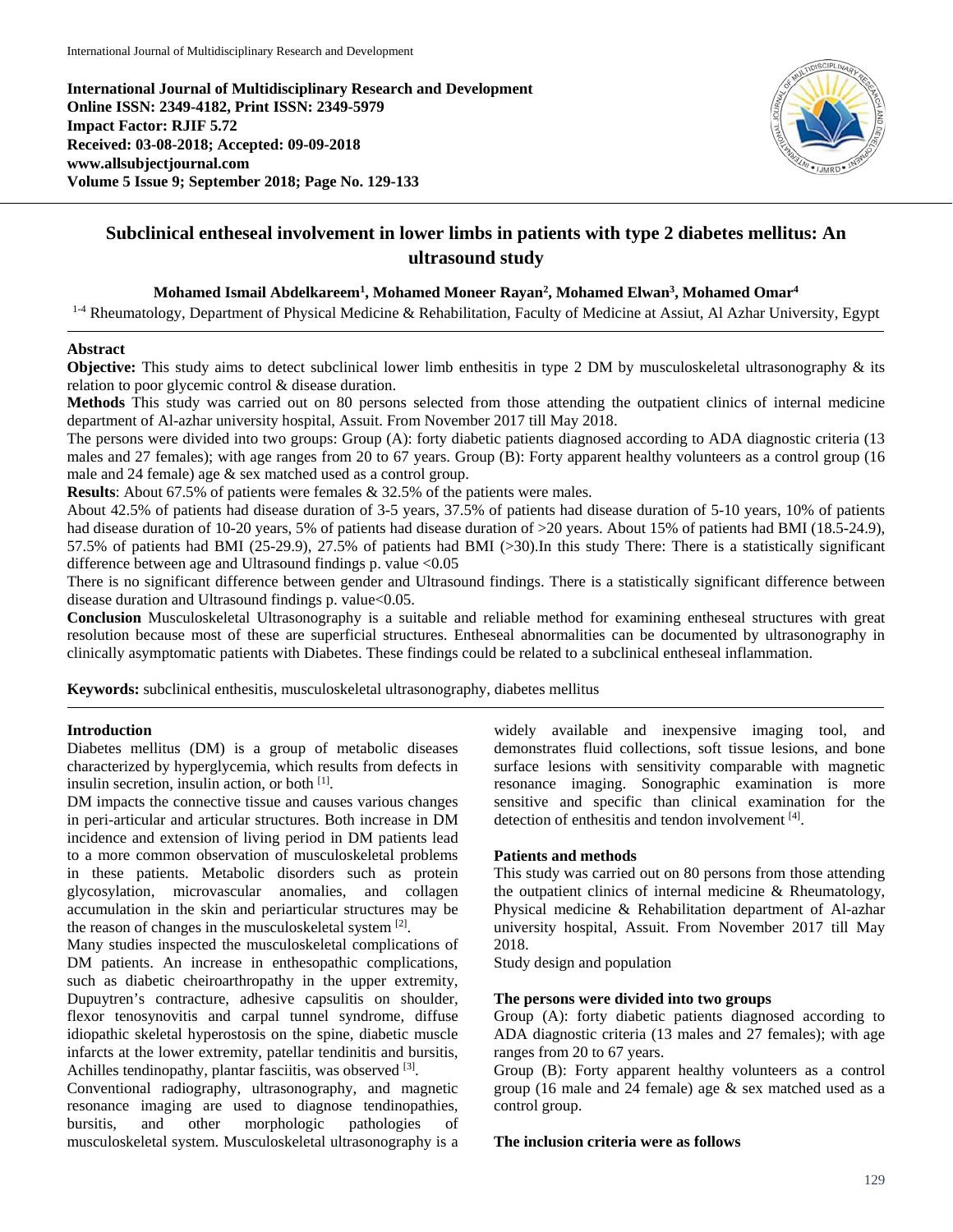Having diagnosis of Type2 DM for a minimum of 2 years Age >18 years

#### **Exclusion criteria**

#### Duration of DM of  $<$  2 years

With a history of lower extremity operations; who were exposed to any trauma that might damage the anatomic structure of the lower extremities. Who have another endocrinologic disease (thyroid disorders, etc.).

Who have chronic kidney disease and are undergoing dialysis treatment. Having any of the musculoskeletal symptoms of pain, limitation of range of motion, erythema, swelling, or edema in the lower limbs

## **Statistical analysis**

The collected data were revised, organized, tabulated and statistically analyzed using statistical package for social sciences (SPSS) version 23.0 for windows. Data are presented as the Mean  $\pm$  standard deviation (SD), frequency, and percentage. Categorical variables were compared using the chi-square  $(\chi^2)$  and Fisher's exact tests (if required). Continuous variables were compared by the Student t test (two-tailed) and one – way ANOVA test for parametric data with Bonferroni post hoc test to detect differences between subgroups. Pearson correlation test was used to study the correlation between the studied variables. The level of significance was accepted if the P value  $< 0.05$ .

The P value is a statistical measure for the probability that the results observed in a study could have occurred by chance

## **Results**

This study was carried out on 80 persons: 40 with DM (13 males and 27 females); with age ranges from 20 to 67 years, (mean age 40.38+12.75 years), the disease duration ranges from 3 to 22 years (7.83+5).

Table 1: Characteristics of the studied patients

| <b>Parameters</b>     | No. $(n=40)$           | $\frac{0}{0}$ |  |
|-----------------------|------------------------|---------------|--|
| Age                   |                        | $\%$          |  |
| $<$ 30 years          |                        | 5.0           |  |
| $\geq$ 30 years       | 38                     | 95.0          |  |
| Mean $\pm$ SD (Range) | $50.38 + 10.8$ (27-69) |               |  |

## **Comment**

Age ranged from 27 to 69 years with mean age (50.38+10.8) years.

The highest percentage of the patients was at the age of ≥30years (95%). The lowest percentage of the patients was at the age of  $<$  30 years (5%), with mean age (50.38+10.8) years.

**Table 2:** Sex distribution of the studied patients

| Gender | No. $(n=40)$ | $\mathbf{0}_{\alpha}$ |
|--------|--------------|-----------------------|
| Male   |              |                       |
| Female |              |                       |

### **Comment**

About 67.5% of patients were females and 32.5% of the patients were males.

| <b>Disease duration</b> | $(n=40)$         |      |
|-------------------------|------------------|------|
| 3-5 years               | 17               | 42.5 |
| $5-10$ years            | 15               | 37.5 |
| $10-20$ years           |                  | 15.0 |
| $>20$ years             |                  | 5.0  |
| Mean $\pm$ SD (Range)   | $7.83 + 5(3-22)$ |      |

#### **Comment**

42.5% of patients had disease duration of 3-5 years. 37.5% of patients had disease duration of 5-10 years. 10% of patients had disease duration of 10-20 years. 5% of patients had disease duration of >20 years.

| <b>Table 4:</b> Musculoskeletal Ultrasound findings of in the diabetic |       |  |  |
|------------------------------------------------------------------------|-------|--|--|
|                                                                        | group |  |  |

|                              | No. $(n=40)$ | $\frac{6}{9}$ |
|------------------------------|--------------|---------------|
| Quadriceps enthesis          | 30           |               |
| Proximal patellar enthesis   | 28           | 70            |
| Distal patellar enthesis     | つつ           | 55            |
| Achilles enthesis            | 27           | 67.5          |
| Plantar aponeurosis enthesis | 25           |               |

### **Comment**

The Quadriceps enthesis had the highest number of ultrasonic signs of enthesopathy (75%), followed by proximal patellar enthesis (70%), Achilles enthesis (67.5%), Plantar aponeurosis entheses (62.5%), and Distal patellar enthesis (55%).

**Table 5:** Musculoskeletal Ultrasound findings in the diabetic & control groups

|                                                        | $\vert$ No. (n= 40) of diabetic group $\vert$ No. (n= 40) of control group $\vert$ P-Value |                           |           |
|--------------------------------------------------------|--------------------------------------------------------------------------------------------|---------------------------|-----------|
| Quadriceps tendon thickness $> 6.1$ mm Mean $\pm$ SD   | $30(75\%)$ 6.87 $\pm$ 1.3                                                                  | $24(60\%) 6.27\pm0.9$     | 0.019 S   |
| Proximal patellar tendon thickness >4mm Mean+ SD       | 28(70%) 4.22±0.79                                                                          | 14(35%) 3.76±0.54         | 0.003 S   |
| Distal patellar tendon thickness $>4$ mm Mean $\pm$ SD | $22(55\%)$ 3.94 $\pm$ 0.73                                                                 | $13(32.5)$ 3.88 $\pm$ 0.4 | $0.66$ NS |
| Achilles tendon thickness $> 5.29$ Mean $\pm$ SD       | $27(67.5)$ 5.24 $\pm$ 0.7                                                                  | $8(20\%)$ 4.85 $\pm$ 0.46 | 0.005 S   |
| plantar aponeurosis thickness $> 4.4$ Mean $\pm$ SD    | $25(62.5)$ 4.39 $\pm$ 0.78                                                                 | $7(17.5)$ 3.92 $\pm$ 0.65 | 0.005 S   |

## **Comment**

This table showing: in the diabetic group: The Quadriceps enthesis had the highest number of ultrasonic signs of enthesopathy (75%), followed by Proximal patellar enthesis (70%), Achilles enthesis (67.5%), Plantar aponeurosis entheses (62.5%), and Distal patellar enthesis (55%). While in the control group, The Quadriceps enthesis had the highest

number of ultrasonic signs of enthesopathy (60%), followed by proximal patellar enthesis (35%), distal patellar enthesis (32.5%), Achilles enthesis (20%), and plantar aponeurosis enthesis (17.5%).

\* Independent sample t-test was used S: Statistically significant difference, P<0.05. NS: Statistically nonsignificant difference, P>0.05.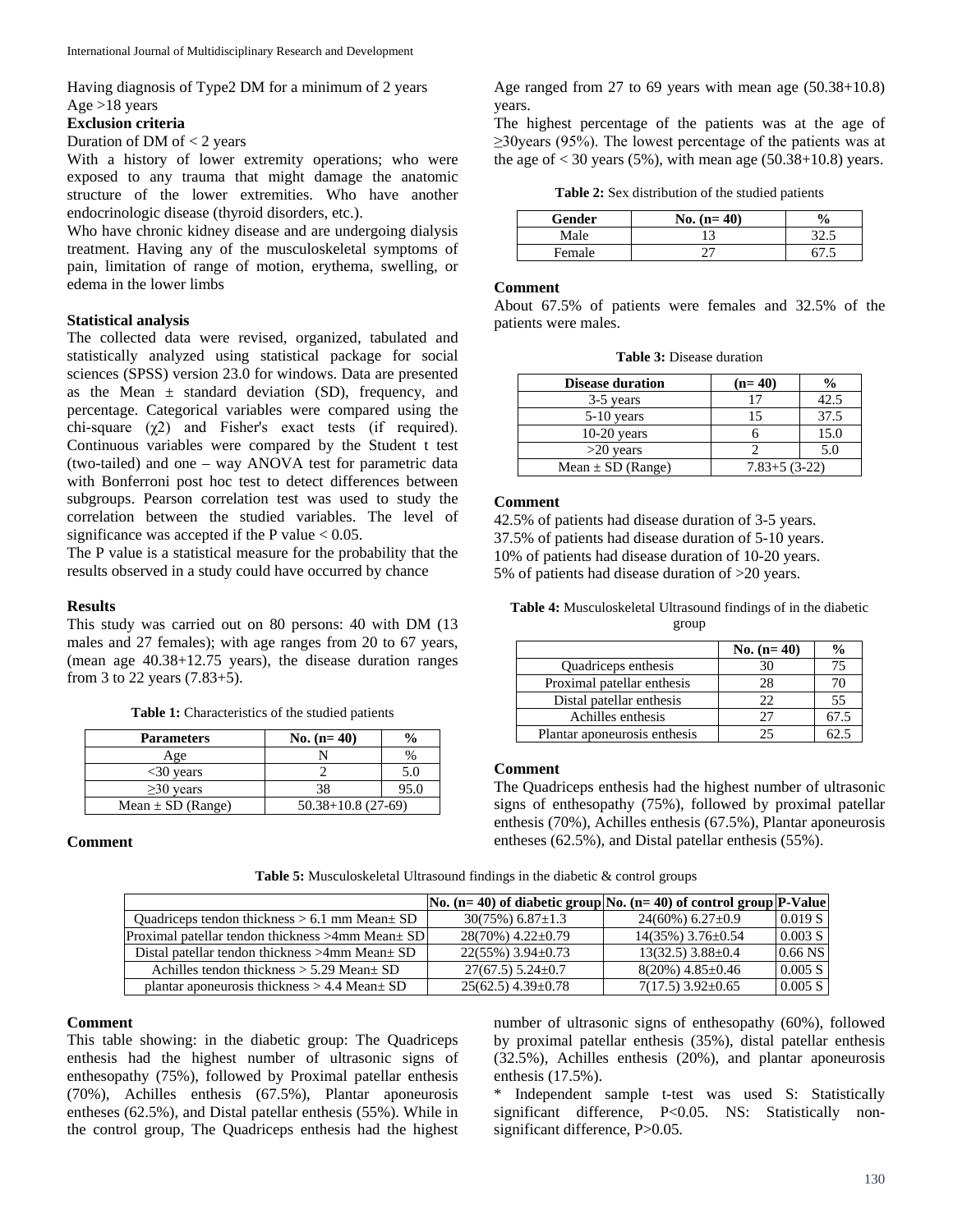

**Fig 1:** Male patient aged 58 years with diabetes, shows:

Quadriceps tendon enthesopathy with increase in the tendon diameter about 8.1 mm Longitudinal scan of Quadriceps tendon showing, suprapatellar bursa (arrow).



Fig 2: Female patient aged 45 years with diabetes, shows:

Distal patellar ligament enthesopathy. Longitudinal scan of Patellar Ligament tendon showing: Increase of tendon

thickness. Tibial Tuberosity irregularity at insertion site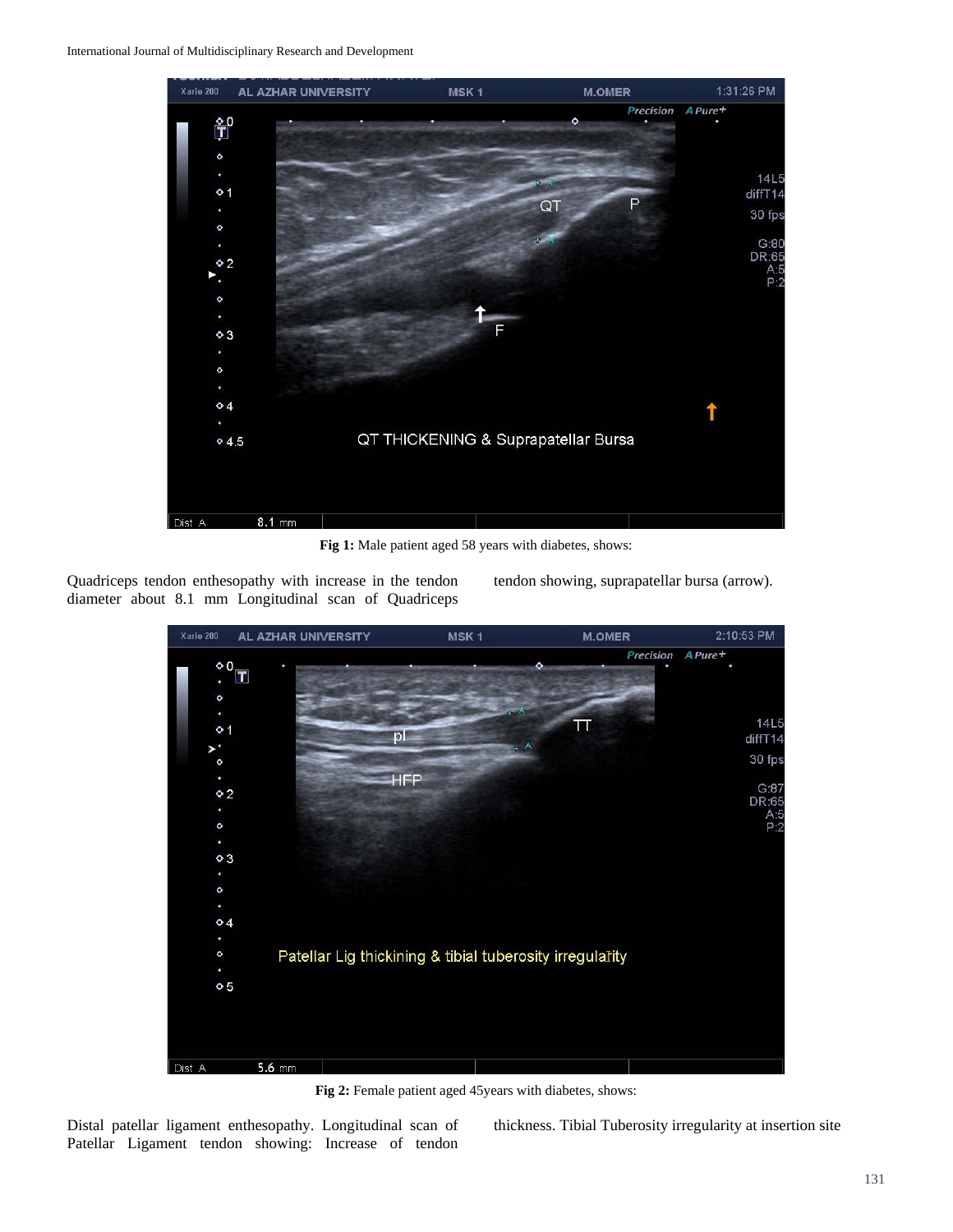

**Fig 3:** Female patient aged 54 years with DM, shows:

Achilles tendon enthesopathy. Longitudinal scan of Achilles tendon showing: Enthesopathy at Achilles enthesis level

## **Discussion**

By analysis of our results, we found the prevalence of diabetes-related musculoskeletal system problems (Total GUESS Score) is statistically significant difference with the patient's age, DM duration & BMI. There was a significant correlation between total GUESS scores and age in our study. Aging positively effects degenerative changes. However, in our study there is increase of total GUESS scores with the duration of diabetic status. In the agreement with our study Okur and his colleague in  $2017$  <sup>[1]</sup> they found that The prevalence of diabetes-related musculoskeletal system problems increases in direct correlation with the age, DM diagnosis age, and DM duration. Also we agree with the study done by Abate and his colleague in  $2010$ <sup>[5]</sup> they found that Ageing and diabetes mellitus are conditions frequently associated.

In our study we found statistically significant correlation between disease duration and (proximal patellar ligament, Achilles tendon, quadriceps tendon and plantar fascia) thickness. In the agreement with our study Abate and his colleague in  $2012$ <sup>[6]</sup>, found that an increase in tendon thickness and disruption in tendon morphology along with the disease time. Also In agreement with our study Batista and his colleague in 2008<sup>[7]</sup> found that deterioration of tendon morphology and an increase in tendon thickness correlated with the diabetes period. Also In agreement with our study Okur and his colleague in 2017 <sup>[1]</sup>  $\&$  Altinel  $\&$  his colleague in 2007 [8] found that an increase in the thicknesses of tendons (proximal patellar ligament,, Achilles tendon, and plantar

fascia) but In disagreement with our study they found significant correlation between disease duration& distal patellar ligament thickening & also they didn't find significant correlation between disease duration& Quadriceps tendon thickness.

In our study we found a significant statistical correlation between disease duration and supra patellar, retrocalcaneal bursae. In agreement with our study Okur and his colleague in 2017<sup>[1]</sup> they found a positive correlation between diabetes duration and bursitis frequency, which is particularly evident for suprapatellar bursitis scores. In disagreement with our study they couldn't find a correlation for retrocalcaneal bursitis & they found a significant correlation for infrapatellar bursitis. In our study we found a significant statistical correlation between disease duration and enthesophyte formation in agreement with study done by Okur and his colleague in 2017  $[1]$ , Abate & his college in 2014  $[9]$ .

In our study we found a statistically significant correlation between FBS, HbA1C & total guess score in agreement with Attar 2012<sup>[10]</sup>. In disagreement with our study Okur and his college in 2017<sup>[1]</sup> didn't find significant correlation between FBS & total guess score.

In our study we found a statistically significant difference between diabetic patients & control group as regard to Quadriceps tendon thickness, proximal patellar ligament thickness, Achilles tendon & planter aponeurosis thickness.

#### **Conclusion**

Musculoskeletal Ultrasonography is a suitable and reliable method for examining entheseal structures with great resolution because most of these are superficial structures. Entheseal abnormalities can be documented by